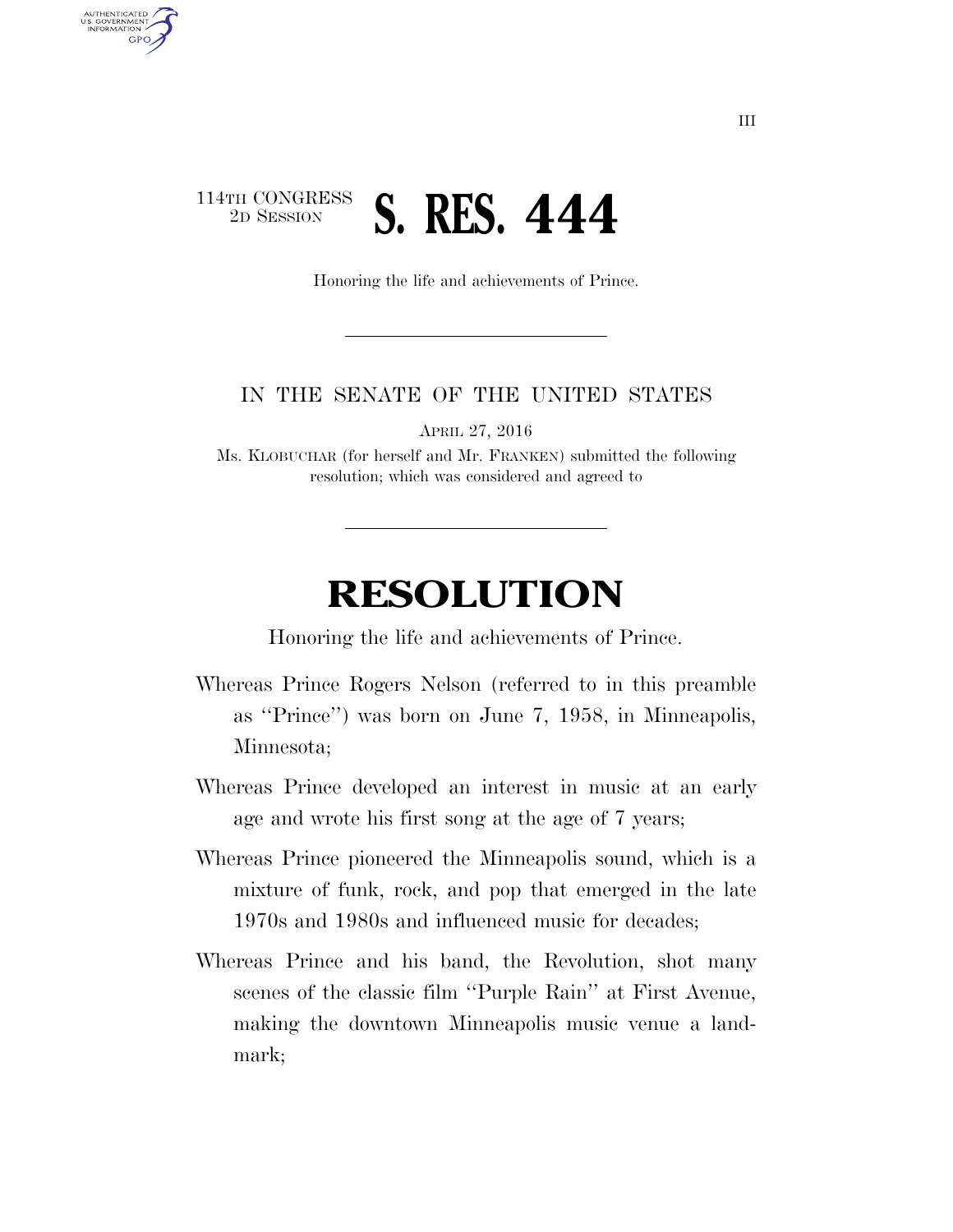Whereas Prince was a superstar composer, an amazing performer, and a music innovator with a fierce belief in the independence of his art;

Whereas Prince—

- (1) sold more than 100,000,000 records worldwide;
- (2) released 39 studio albums;
- (3) had 5 number 1 Billboard hits; and
- (4) had 40 singles in the top 100 songs;
- Whereas Prince won 7 Grammy Awards, an Academy Award, and a Golden Globe Award;
- Whereas Prince was inducted into the Rock and Roll Hall of Fame in 2004, the first year in which Prince was eligible for induction;
- Whereas in 2010, Prince accepted a Black Entertainment Television Lifetime Achievement Award;
- Whereas Prince wrote songs about Minnesota sports teams, including ''Purple and Gold'' during the Minnesota Viking's run to the 2010 National Football Conference championship game, and held a concert for the Minnesota Lynx after the Minnesota Lynx won their third Women's National Basketball Association championship;
- Whereas even after all of his success, Prince still called the State of Minnesota home and never lost the sense that he was a beloved son, a neighbor, and the superstar next door;
- Whereas Prince reminded the people of the United States that ''there's a world waiting for us after this life, a world of never ending happiness, where you can always see the sun, day or night''; and
- •**SRES 444 ATS**  Whereas on April 21, 2016, Prince passed away at his Paisley Park Estate in Chanhassen, Minnesota, leaving be-